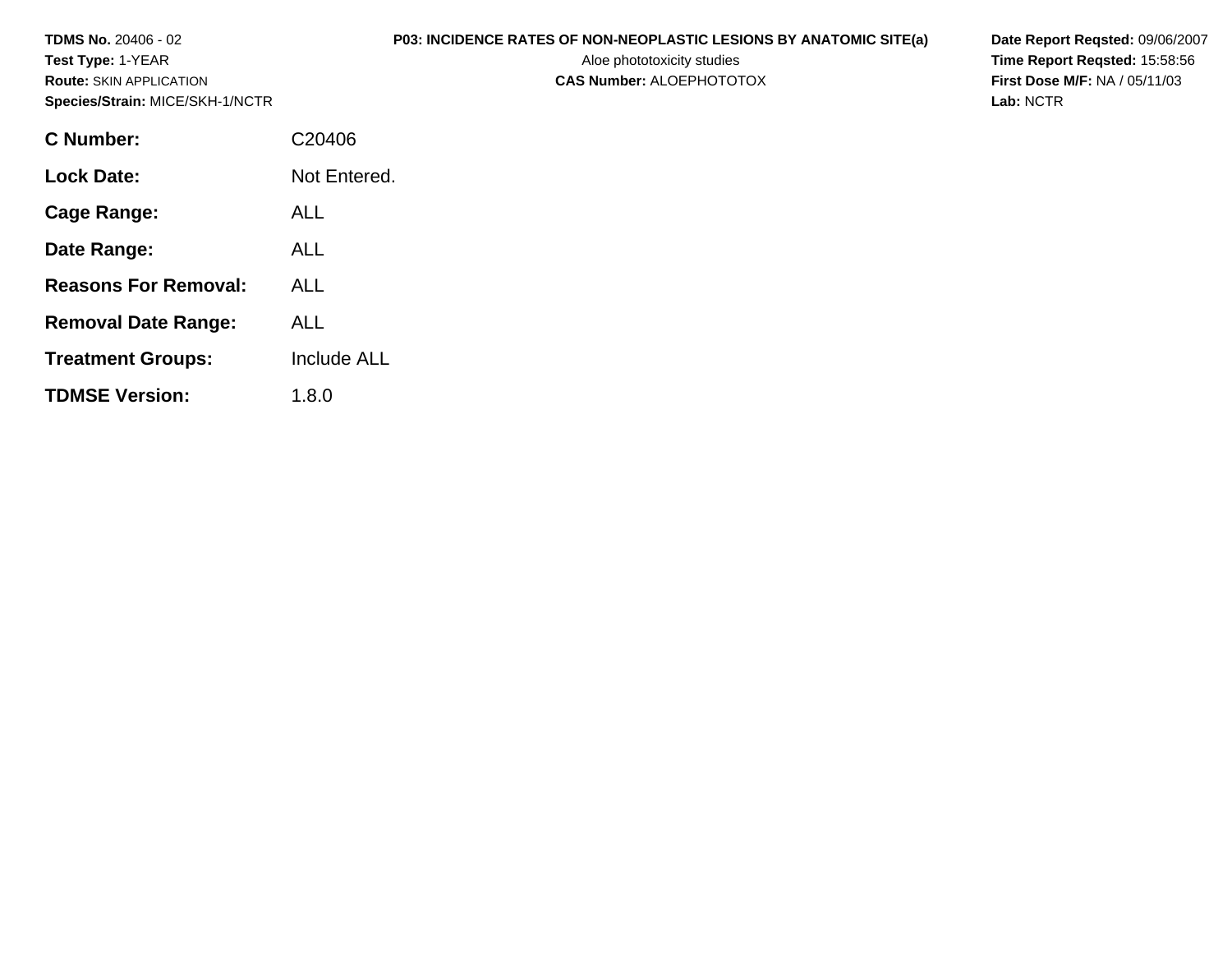Test Type: 1-YEAR **Aloe phototoxicity studies** Aloe phototoxicity studies **Time Report Reqsted: 15:58:56 Route:** SKIN APPLICATION **CAS Number:** ALOEPHOTOTOX **First Dose M/F:** NA / 05/11/03 **Species/Strain:** MICE/SKH-1/NCTR **Lab:** NCTR

## **TDMS No.** 20406 - 02 **P03: INCIDENCE RATES OF NON-NEOPLASTIC LESIONS BY ANATOMIC SITE(a) Date Report Reqsted:** 09/06/2007

| <b>SKH-1 HAIRLESS MICE (NCTR) MICE</b><br><b>FEMALE</b> | <b>NOCREAM NO_</b><br><b>SSL</b> | <b>VEHICLE NO_SSL</b> | ALOGEL6% NO_<br><b>SSL</b> | <b>WHLEAF6% NO_</b><br><b>SSL</b> | <b>CHARCL6% NO_</b><br><b>SSL</b> | AEMOD_H NO_<br><b>SSL</b> |
|---------------------------------------------------------|----------------------------------|-----------------------|----------------------------|-----------------------------------|-----------------------------------|---------------------------|
| <b>Disposition Summary</b>                              |                                  |                       |                            |                                   |                                   |                           |
| <b>Animals Initially in Study</b>                       | 36                               | 36                    | 36                         | 36                                | 36                                | 36                        |
| <b>Early Deaths</b><br><b>Moribund Sacrifice</b>        | 5                                | $\overline{7}$        | $\overline{2}$             | $\overline{2}$                    | 3                                 |                           |
| <b>Natural Death</b><br><b>Survivors</b>                | $\overline{1}$                   |                       | $\overline{2}$             |                                   |                                   | $\mathbf{1}$              |
| <b>Moribund Sacrifice</b>                               |                                  |                       | $\overline{2}$             |                                   | $\overline{1}$                    | 2                         |
| <b>Terminal Sacrifice</b><br><b>Harvest</b>             | 30                               | 28<br>$\mathbf{1}$    | 30                         | 33<br>$\mathbf{1}$                | 32                                | 33                        |
| <b>Animals Examined Microscopically</b>                 | 36                               | 36                    | 36                         | 36                                | 36                                | 36                        |
| <b>ALIMENTARY SYSTEM</b>                                |                                  |                       |                            |                                   |                                   |                           |
| None                                                    |                                  |                       |                            |                                   |                                   |                           |
| CARDIOVASCULAR SYSTEM                                   |                                  |                       |                            |                                   |                                   |                           |
| None                                                    |                                  |                       |                            |                                   |                                   |                           |
| <b>ENDOCRINE SYSTEM</b>                                 |                                  |                       |                            |                                   |                                   |                           |
| None                                                    |                                  |                       |                            |                                   |                                   |                           |
| <b>GENERAL BODY SYSTEM</b>                              |                                  |                       |                            |                                   |                                   |                           |
| None                                                    |                                  |                       |                            |                                   |                                   |                           |
| <b>GENITAL SYSTEM</b>                                   |                                  |                       |                            |                                   |                                   |                           |
| None                                                    |                                  |                       |                            |                                   |                                   |                           |
| <b>HEMATOPOIETIC SYSTEM</b>                             |                                  |                       |                            |                                   |                                   |                           |
| None                                                    |                                  |                       |                            |                                   |                                   |                           |
| <b>INTEGUMENTARY SYSTEM</b>                             |                                  |                       |                            |                                   |                                   |                           |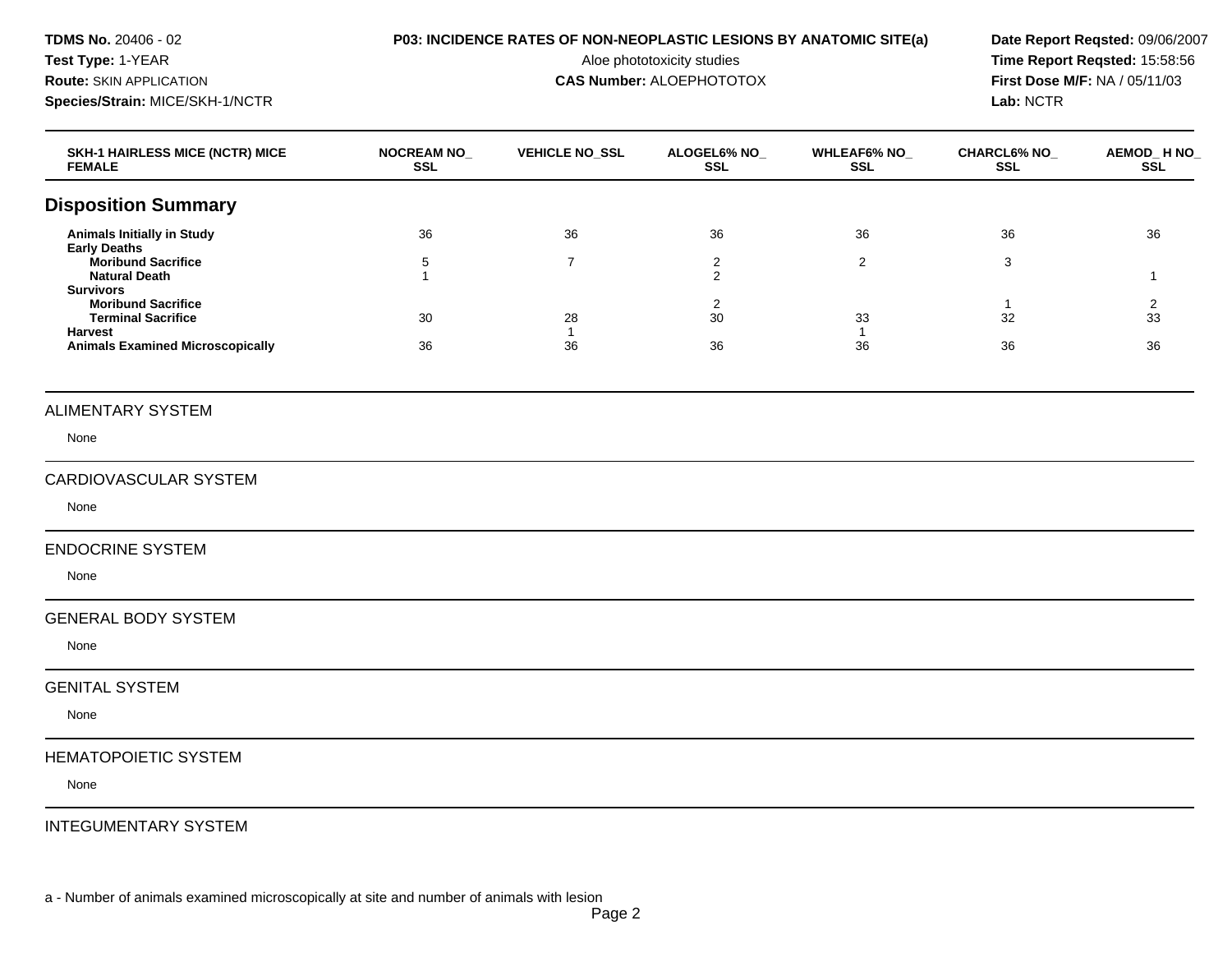## **TDMS No.** 20406 - 02 **P03: INCIDENCE RATES OF NON-NEOPLASTIC LESIONS BY ANATOMIC SITE(a) Date Report Reqsted:** 09/06/2007

#### **Route:** SKIN APPLICATION **CAS Number:** ALOEPHOTOTOX **First Dose M/F:** NA / 05/11/03

Test Type: 1-YEAR **Aloe phototoxicity studies** Aloe phototoxicity studies **Time Report Reqsted: 15:58:56 Species/Strain:** MICE/SKH-1/NCTR **Lab:** NCTR

| <b>SKH-1 HAIRLESS MICE (NCTR) MICE</b><br><b>FEMALE</b>             | <b>NOCREAM NO</b><br><b>SSL</b> | <b>VEHICLE NO SSL</b> | <b>ALOGEL6% NO</b><br><b>SSL</b> | <b>WHLEAF6% NO</b><br><b>SSL</b> | <b>CHARCL6% NO</b><br><b>SSL</b> | AEMOD HNO<br><b>SSL</b> |
|---------------------------------------------------------------------|---------------------------------|-----------------------|----------------------------------|----------------------------------|----------------------------------|-------------------------|
| Skin, Control                                                       | (36)                            | (36)                  | (36)                             | (36)                             | (36)                             | (36)                    |
| Abscess                                                             |                                 | 2(6%)                 | 1(3%)                            |                                  |                                  | 1(3%)                   |
| <b>Cyst Epithelial Inclusion</b>                                    | 3(8%)                           | 6(17%)                | 3(8%)                            | 3(8%)                            | 4 (11%)                          | 1(3%)                   |
| Edema                                                               |                                 | 1(3%)                 |                                  |                                  | 1(3%)                            |                         |
| Hemorrhage                                                          |                                 | 1(3%)                 |                                  |                                  |                                  |                         |
| Hyperplasia, Squamous Atypical, One, Focal<br>Hyperplasia, Squamous | 1(3%)                           | 5(14%)                | 1(3%)                            | 4 (11%)                          |                                  |                         |
| Inflammation, Pyogranulomatous                                      |                                 | 1(3%)                 |                                  | 1(3%)                            |                                  | 2(6%)                   |
| Dermis, Inflammation, Granulomatous                                 |                                 |                       |                                  |                                  |                                  |                         |
| Dermis, Inflammation, Chronic Active                                | 32 (89%)                        | 32 (89%)              | 35 (97%)                         | 36 (100%)                        | 34 (94%)                         | 36 (100%)               |
| Epidermis, Necrosis                                                 |                                 |                       |                                  |                                  |                                  |                         |
| Subcutaneous Tissue, Abscess                                        |                                 |                       |                                  |                                  |                                  | 1(3%)                   |
| Subcutaneous Tissue, Inflammation, Chronic                          |                                 |                       |                                  |                                  |                                  |                         |
| Skin, Site Of Application                                           | (36)                            | (36)                  | (36)                             | (36)                             | (36)                             | (36)                    |
| Abscess                                                             |                                 | 1(3%)                 |                                  |                                  |                                  |                         |
| Cyst                                                                |                                 |                       |                                  |                                  |                                  |                         |
| <b>Cyst Epithelial Inclusion</b>                                    | 3(8%)                           |                       | 2(6%)                            | 2(6%)                            | 5(14%)                           | 6(17%)                  |
| Edema                                                               |                                 |                       |                                  |                                  | 1(3%)                            |                         |
| Granuloma<br>Hyperplasia, Squamous Atypical, One, Focal             |                                 | 1(3%)                 |                                  |                                  |                                  |                         |
| Hyperplasia, Squamous Atypical, Two, Focal                          |                                 |                       |                                  |                                  |                                  |                         |
| Hyperplasia, Squamous Atypical, Three, Focal                        |                                 |                       |                                  |                                  |                                  |                         |
| Hyperplasia, Squamous Atypical, Four, Focal                         |                                 |                       |                                  |                                  |                                  |                         |
| Hyperplasia, Squamous Atypical, Five, Focal                         |                                 |                       |                                  |                                  |                                  |                         |
| Hyperplasia, Squamous Atypical, Greater                             |                                 |                       |                                  |                                  |                                  |                         |
| Than Five, Focal                                                    |                                 |                       |                                  |                                  |                                  |                         |
| Hyperplasia, Squamous                                               | 1(3%)                           | 10 (28%)              | 13 (36%)                         | 2(6%)                            | 1(3%)                            | 2(6%)                   |
| Inflammation, Pyogranulomatous                                      |                                 |                       |                                  |                                  |                                  |                         |
| Dermis, Inflammation, Chronic Active<br>Epidermis, Necrosis         | 33 (92%)                        | 36 (100%)             | 36 (100%)                        | 36 (100%)                        | 36 (100%)                        | 36 (100%)               |

## MUSCULOSKELETAL SYSTEM

None

## NERVOUS SYSTEM

None

#### RESPIRATORY SYSTEM

None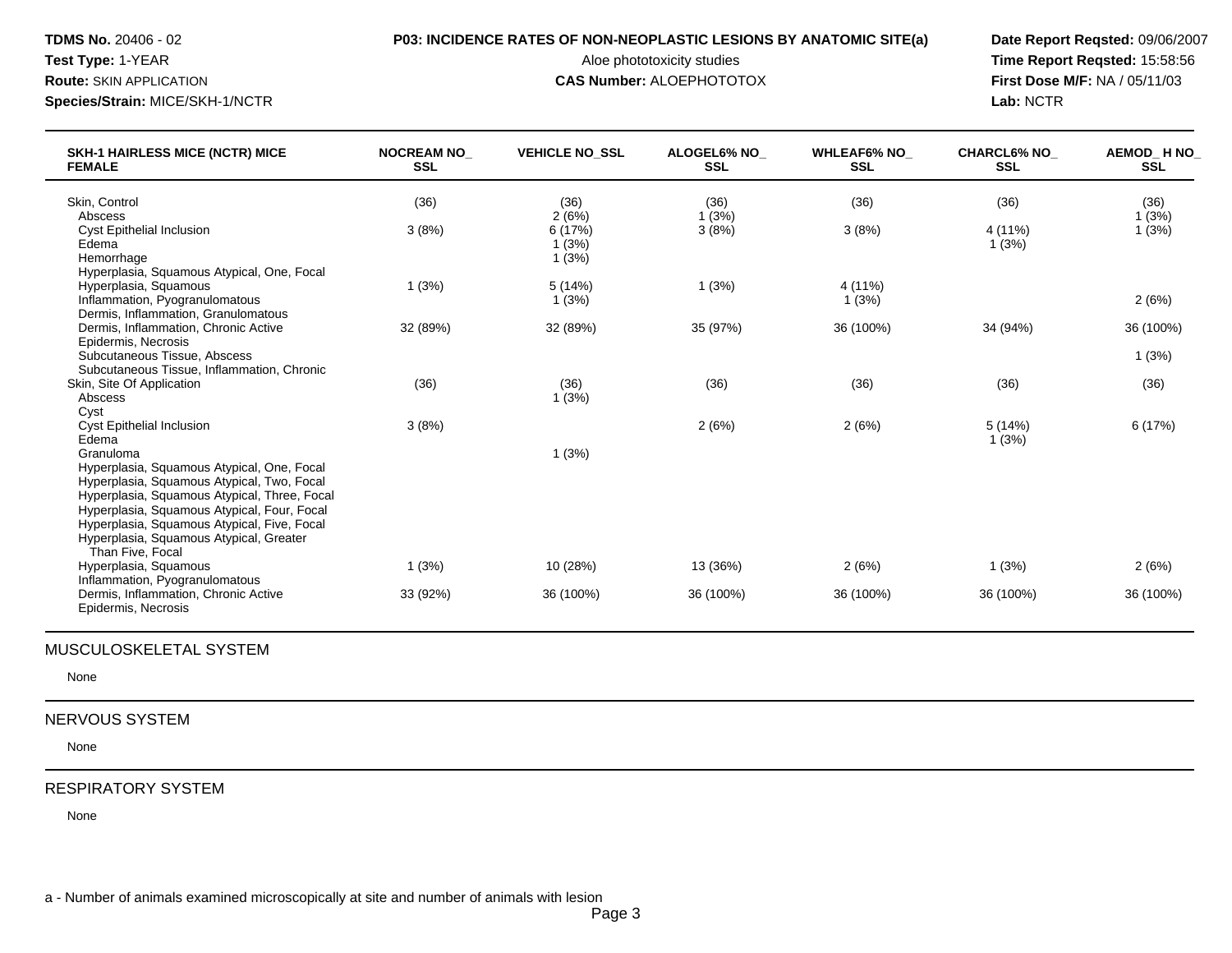| <b>TDMS No. 20406 - 02</b><br>Test Type: 1-YEAR<br><b>Route: SKIN APPLICATION</b><br>Species/Strain: MICE/SKH-1/NCTR | P03: INCIDENCE RATES OF NON-NEOPLASTIC LESIONS BY ANATOMIC SITE(a) | Date Report Regsted: 09/06/2007<br>Time Report Reqsted: 15:58:56<br><b>First Dose M/F: NA / 05/11/03</b><br>Lab: NCTR |                           |                           |                           |                    |
|----------------------------------------------------------------------------------------------------------------------|--------------------------------------------------------------------|-----------------------------------------------------------------------------------------------------------------------|---------------------------|---------------------------|---------------------------|--------------------|
| <b>SKH-1 HAIRLESS MICE (NCTR) MICE</b><br><b>FEMALE</b>                                                              | <b>NOCREAM NO</b><br><b>SSL</b>                                    | <b>VEHICLE NO SSL</b>                                                                                                 | <b>ALOGEL6% NO</b><br>SSL | <b>WHLEAF6% NO</b><br>SSL | <b>CHARCL6% NO</b><br>SSL | AEMOD_H NO_<br>SSL |
| <b>SPECIAL SENSES SYSTEM</b>                                                                                         |                                                                    |                                                                                                                       |                           |                           |                           |                    |
| None<br>URINARY SYSTEM<br>None                                                                                       |                                                                    |                                                                                                                       |                           |                           |                           |                    |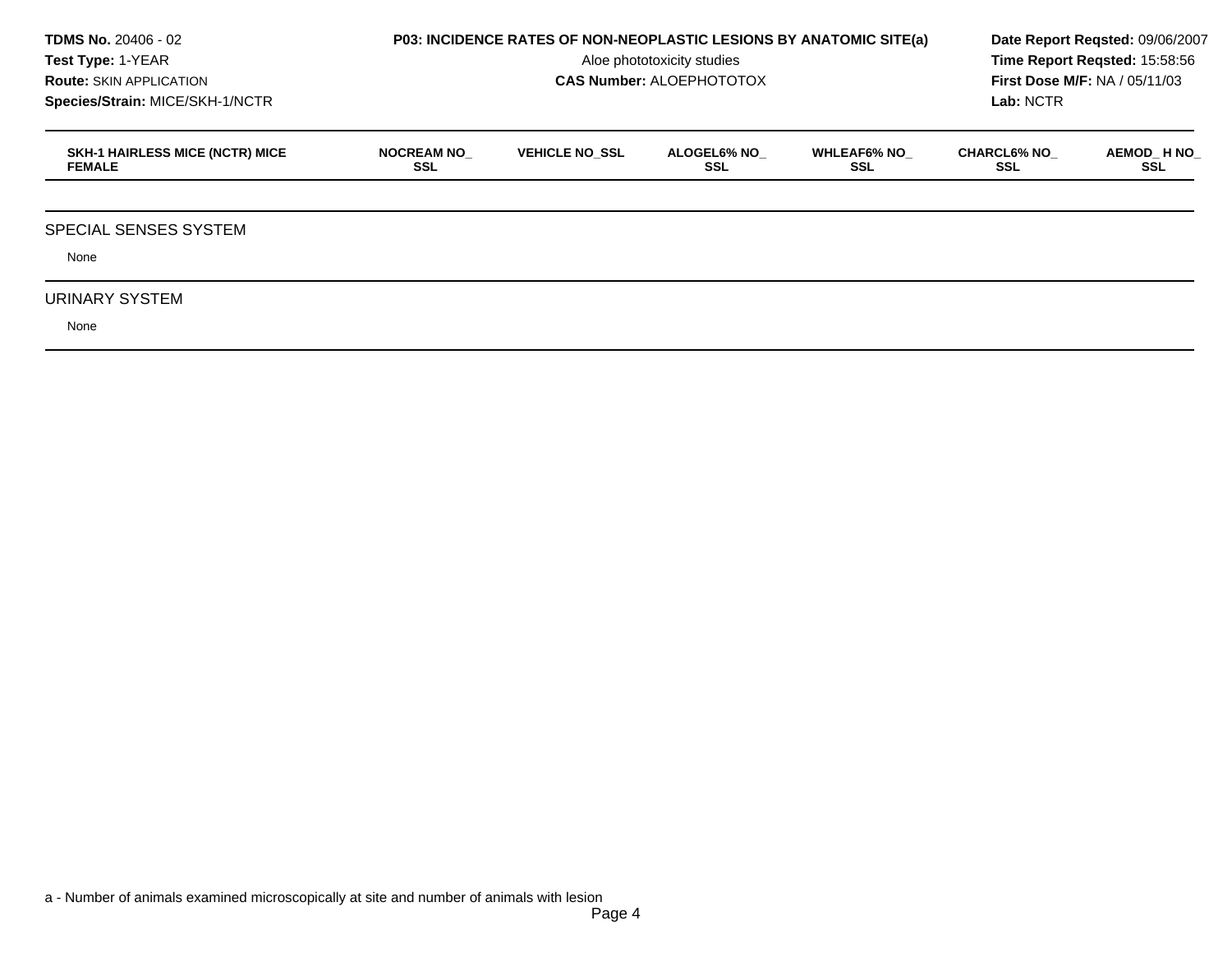Test Type: 1-YEAR **Aloe phototoxicity studies** Aloe phototoxicity studies **Time Report Reqsted: 15:58:56 Route:** SKIN APPLICATION **CAS Number:** ALOEPHOTOTOX **First Dose M/F:** NA / 05/11/03 **Species/Strain:** MICE/SKH-1/NCTR **Lab:** NCTR

## **TDMS No.** 20406 - 02 **P03: INCIDENCE RATES OF NON-NEOPLASTIC LESIONS BY ANATOMIC SITE(a) Date Report Reqsted:** 09/06/2007

| <b>SKH-1 HAIRLESS MICE (NCTR) MICE</b><br><b>FEMALE</b>                                      | <b>NOCREAM</b><br>6.85SSL | <b>NOCREAM</b><br><b>13.7SSL</b> | <b>VEHICLE 13.7SSL</b> | ALOGEL3%<br><b>13.7SSL</b> | ALOGEL6%<br><b>13.7SSL</b> | <b>WHLEAF3%</b><br>13.7SSL     |
|----------------------------------------------------------------------------------------------|---------------------------|----------------------------------|------------------------|----------------------------|----------------------------|--------------------------------|
| <b>Disposition Summary</b>                                                                   |                           |                                  |                        |                            |                            |                                |
| <b>Animals Initially in Study</b>                                                            | 36                        | 36                               | 36                     | 36                         | 36                         | 36                             |
| <b>Early Deaths</b><br><b>Moribund Sacrifice</b><br><b>Natural Death</b><br><b>Survivors</b> | 1<br>1                    | $\mathbf{1}$                     | $\mathbf{1}$           | 4                          | 4<br>$\overline{1}$        | $\overline{2}$<br>$\mathbf{1}$ |
| <b>Moribund Sacrifice</b><br><b>Terminal Sacrifice</b><br><b>Harvest</b>                     | 3<br>24<br>$\overline{7}$ | $\mathbf{1}$<br>34               | $\overline{2}$<br>33   | 32                         | 31                         | -1<br>$\mathbf{1}$<br>31       |
| <b>Animals Examined Microscopically</b>                                                      | 36                        | 36                               | 36                     | 36                         | 36                         | 36                             |
| <b>ALIMENTARY SYSTEM</b>                                                                     |                           |                                  |                        |                            |                            |                                |
| None                                                                                         |                           |                                  |                        |                            |                            |                                |
| CARDIOVASCULAR SYSTEM                                                                        |                           |                                  |                        |                            |                            |                                |
| None                                                                                         |                           |                                  |                        |                            |                            |                                |
| <b>ENDOCRINE SYSTEM</b>                                                                      |                           |                                  |                        |                            |                            |                                |
| None                                                                                         |                           |                                  |                        |                            |                            |                                |
| <b>GENERAL BODY SYSTEM</b>                                                                   |                           |                                  |                        |                            |                            |                                |
| None                                                                                         |                           |                                  |                        |                            |                            |                                |
| <b>GENITAL SYSTEM</b>                                                                        |                           |                                  |                        |                            |                            |                                |
| None                                                                                         |                           |                                  |                        |                            |                            |                                |
| <b>HEMATOPOIETIC SYSTEM</b>                                                                  |                           |                                  |                        |                            |                            |                                |
| None                                                                                         |                           |                                  |                        |                            |                            |                                |
| <b>INTEGUMENTARY SYSTEM</b>                                                                  |                           |                                  |                        |                            |                            |                                |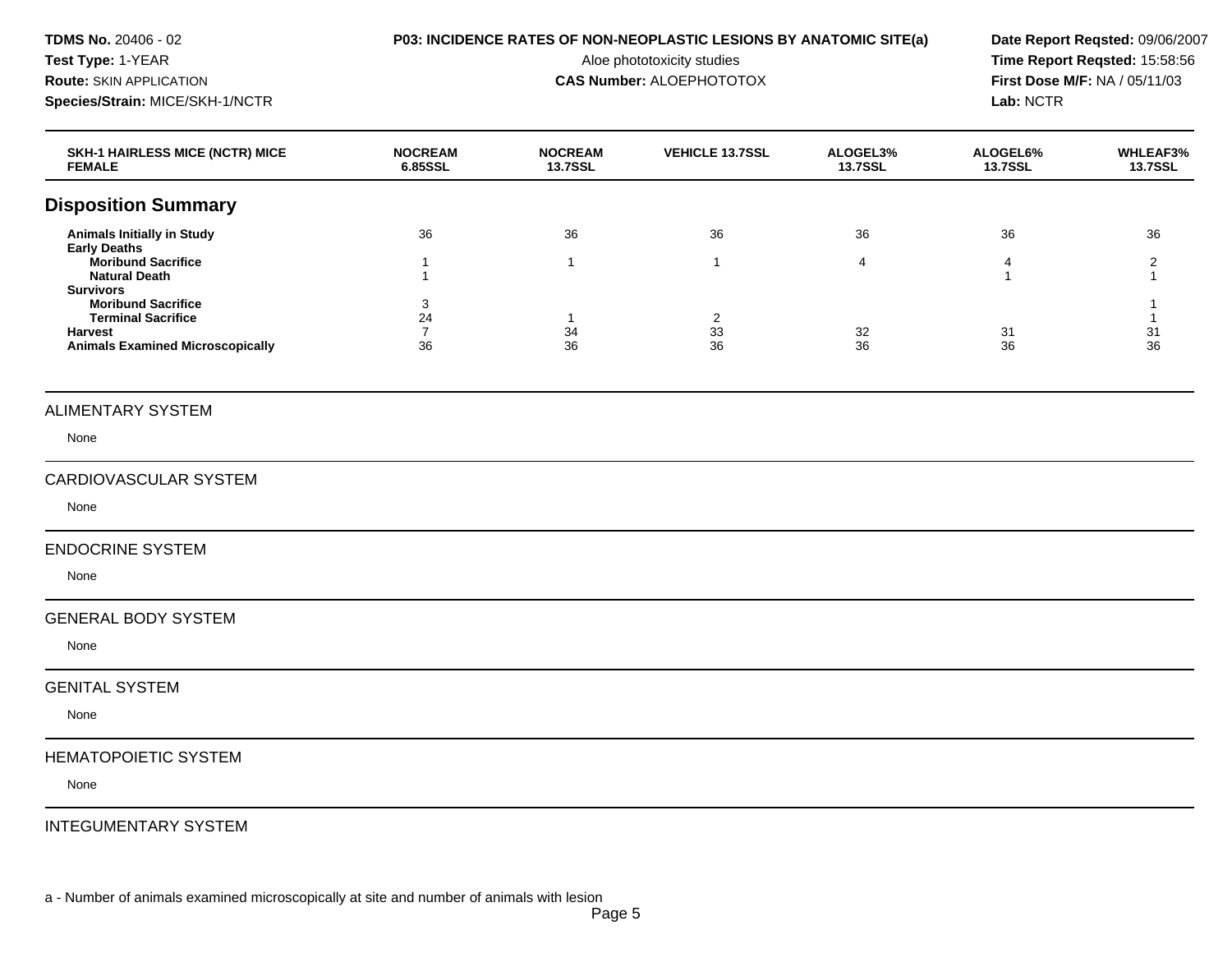# **TDMS No.** 20406 - 02 **P03: INCIDENCE RATES OF NON-NEOPLASTIC LESIONS BY ANATOMIC SITE(a) Date Report Reqsted:** 09/06/2007

#### **Route:** SKIN APPLICATION **CAS Number:** ALOEPHOTOTOX **First Dose M/F:** NA / 05/11/03

Test Type: 1-YEAR **Aloe phototoxicity studies** Aloe phototoxicity studies **Time Report Reqsted: 15:58:56 Species/Strain:** MICE/SKH-1/NCTR **Lab:** NCTR

| <b>SKH-1 HAIRLESS MICE (NCTR) MICE</b><br><b>FEMALE</b>                                    | <b>NOCREAM</b><br>6.85SSL | <b>NOCREAM</b><br><b>13.7SSL</b> | <b>VEHICLE 13.7SSL</b> | ALOGEL3%<br><b>13.7SSL</b> | ALOGEL6%<br><b>13.7SSL</b> | <b>WHLEAF3%</b><br><b>13.7SSL</b> |
|--------------------------------------------------------------------------------------------|---------------------------|----------------------------------|------------------------|----------------------------|----------------------------|-----------------------------------|
| Skin, Control                                                                              | (36)                      | (36)                             | (36)                   | (36)                       | (36)                       | (36)                              |
| Abscess                                                                                    |                           |                                  |                        |                            | 3(8%)                      |                                   |
| <b>Cyst Epithelial Inclusion</b>                                                           | 7 (19%)                   | 3(8%)                            | 3(8%)                  | 5(14%)                     | 5(14%)                     | 4 (11%)                           |
| Edema                                                                                      |                           |                                  |                        |                            |                            |                                   |
| Hemorrhage                                                                                 |                           | 1(3%)                            |                        |                            |                            |                                   |
| Hyperplasia, Squamous Atypical, One, Focal                                                 |                           |                                  | 1(3%)                  | 1(3%)                      | 1(3%)                      | 1(3%)                             |
| Hyperplasia, Squamous                                                                      | 1(3%)                     | 12 (33%)                         | 3(8%)                  |                            |                            |                                   |
| Inflammation, Pyogranulomatous                                                             |                           | 1(3%)                            |                        | 3(8%)                      |                            |                                   |
| Dermis, Inflammation, Granulomatous                                                        |                           |                                  |                        |                            |                            |                                   |
| Dermis, Inflammation, Chronic Active                                                       | 35 (97%)                  | 29 (81%)                         | 29 (81%)               | 30 (83%)                   | 35 (97%)                   | 32 (89%)                          |
| Epidermis, Necrosis                                                                        |                           | 1(3%)                            |                        | 2(6%)                      |                            |                                   |
| Subcutaneous Tissue, Abscess                                                               |                           |                                  | 1(3%)                  |                            |                            |                                   |
| Subcutaneous Tissue, Inflammation, Chronic                                                 |                           | 1(3%)                            |                        |                            |                            |                                   |
| Skin, Site Of Application                                                                  | (36)                      | (36)                             | (36)                   | (36)                       | (36)                       | (36)                              |
| Abscess                                                                                    |                           |                                  |                        |                            |                            |                                   |
| Cyst                                                                                       |                           |                                  | 1(3%)                  |                            |                            |                                   |
| <b>Cyst Epithelial Inclusion</b>                                                           | 6(17%)                    | 5(14%)                           | 5(14%)                 | 10 (28%)                   | 5(14%)                     | 8(22%)                            |
| Edema                                                                                      |                           |                                  |                        |                            |                            |                                   |
| Granuloma                                                                                  |                           |                                  | 1(3%)                  |                            | 1(3%)                      |                                   |
| Hyperplasia, Squamous Atypical, One, Focal                                                 | 10 (28%)                  | 7 (19%)                          | 8(22%)                 | 10 (28%)                   | 10 (28%)                   | 6(17%)                            |
| Hyperplasia, Squamous Atypical, Two, Focal                                                 | 2(6%)                     | 8(22%)                           | 4 (11%)                | 8 (22%)                    | 5(14%)                     | 10 (28%)                          |
| Hyperplasia, Squamous Atypical, Three, Focal                                               | 1(3%)                     | 8(22%)<br>3(8%)                  | 7 (19%)                | 3(8%)                      | 5(14%)                     | 5(14%)<br>4(11%)                  |
| Hyperplasia, Squamous Atypical, Four, Focal<br>Hyperplasia, Squamous Atypical, Five, Focal | 1(3%)                     | (3%)                             | 7 (19%)                | 3(8%)<br>1(3%)             | 3(8%)<br>4 (11%)           | 6(17%)                            |
|                                                                                            | 1(3%)                     | 5(14%)                           | 4 (11%)                |                            |                            |                                   |
| Hyperplasia, Squamous Atypical, Greater<br>Than Five, Focal                                |                           |                                  | 5(14%)                 | 2(6%)                      | 2(6%)                      | 2(6%)                             |
| Hyperplasia, Squamous                                                                      | 32 (89%)                  | 36 (100%)                        | 35 (97%)               | 34 (94%)                   | 33 (92%)                   | 35 (97%)                          |
| Inflammation, Pyogranulomatous                                                             |                           | 2(6%)                            | 1(3%)                  |                            |                            | 2(6%)                             |
| Dermis, Inflammation, Chronic Active                                                       | 36 (100%)                 | 36 (100%)                        | 36 (100%)              | 36 (100%)                  | 36 (100%)                  | 35 (97%)                          |
| Epidermis, Necrosis                                                                        |                           |                                  | 1(3%)                  | 3(8%)                      |                            | 1(3%)                             |
|                                                                                            |                           |                                  |                        |                            |                            |                                   |

## MUSCULOSKELETAL SYSTEM

None

## NERVOUS SYSTEM

None

#### RESPIRATORY SYSTEM

None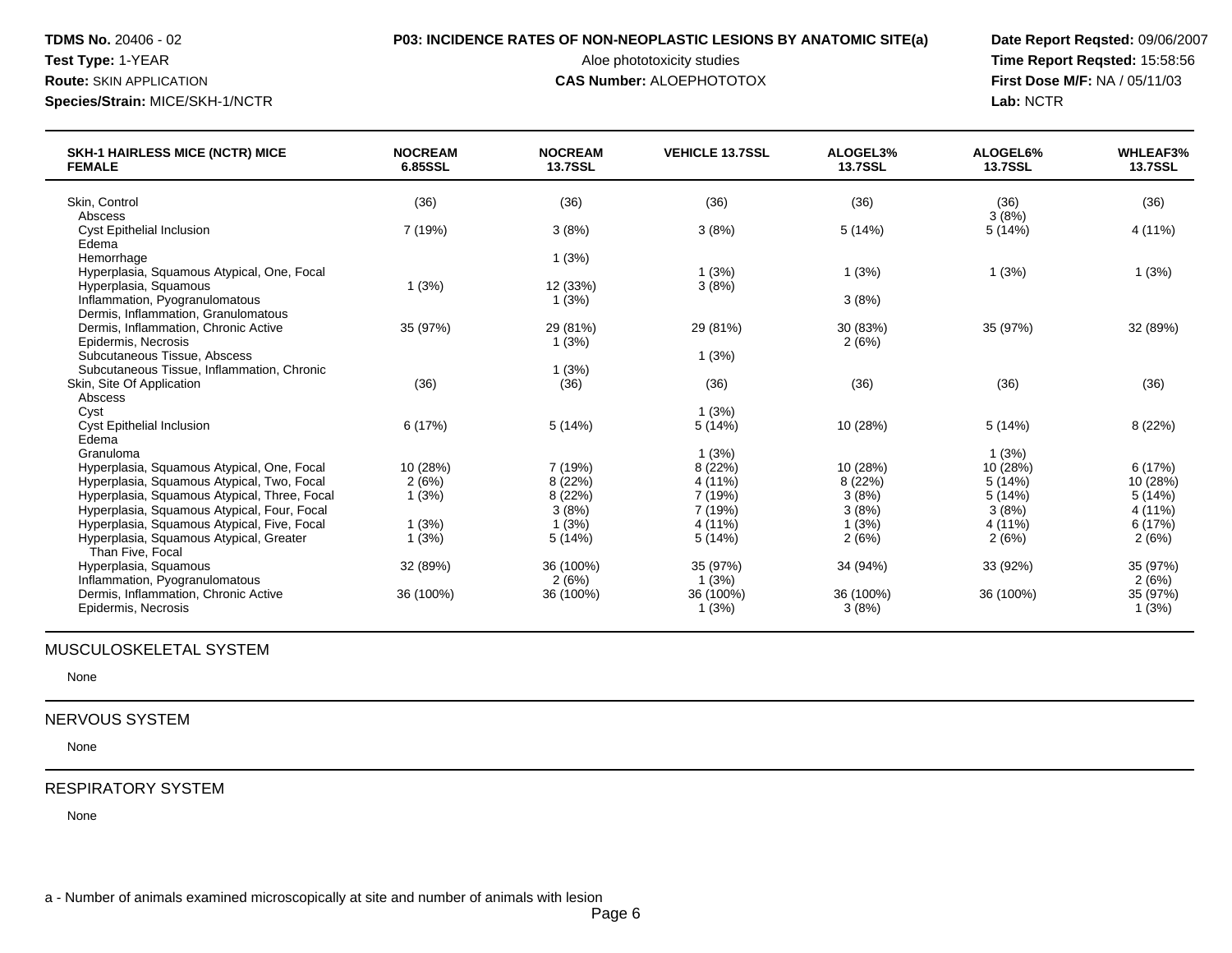| <b>TDMS No. 20406 - 02</b><br><b>Test Type: 1-YEAR</b><br><b>Route: SKIN APPLICATION</b><br>Species/Strain: MICE/SKH-1/NCTR | <b>P03: INCIDENCE RATES OF NON-NEOPLASTIC LESIONS BY ANATOMIC SITE(a)</b> | Date Report Regsted: 09/06/2007<br>Time Report Reqsted: 15:58:56<br><b>First Dose M/F: NA / 05/11/03</b><br>Lab: NCTR |                        |                            |                            |                                   |
|-----------------------------------------------------------------------------------------------------------------------------|---------------------------------------------------------------------------|-----------------------------------------------------------------------------------------------------------------------|------------------------|----------------------------|----------------------------|-----------------------------------|
| <b>SKH-1 HAIRLESS MICE (NCTR) MICE</b><br><b>FEMALE</b>                                                                     | <b>NOCREAM</b><br>6.85SSL                                                 | <b>NOCREAM</b><br><b>13.7SSL</b>                                                                                      | <b>VEHICLE 13.7SSL</b> | ALOGEL3%<br><b>13.7SSL</b> | ALOGEL6%<br><b>13.7SSL</b> | <b>WHLEAF3%</b><br><b>13.7SSL</b> |
| <b>SPECIAL SENSES SYSTEM</b>                                                                                                |                                                                           |                                                                                                                       |                        |                            |                            |                                   |
| None<br>URINARY SYSTEM                                                                                                      |                                                                           |                                                                                                                       |                        |                            |                            |                                   |
| None                                                                                                                        |                                                                           |                                                                                                                       |                        |                            |                            |                                   |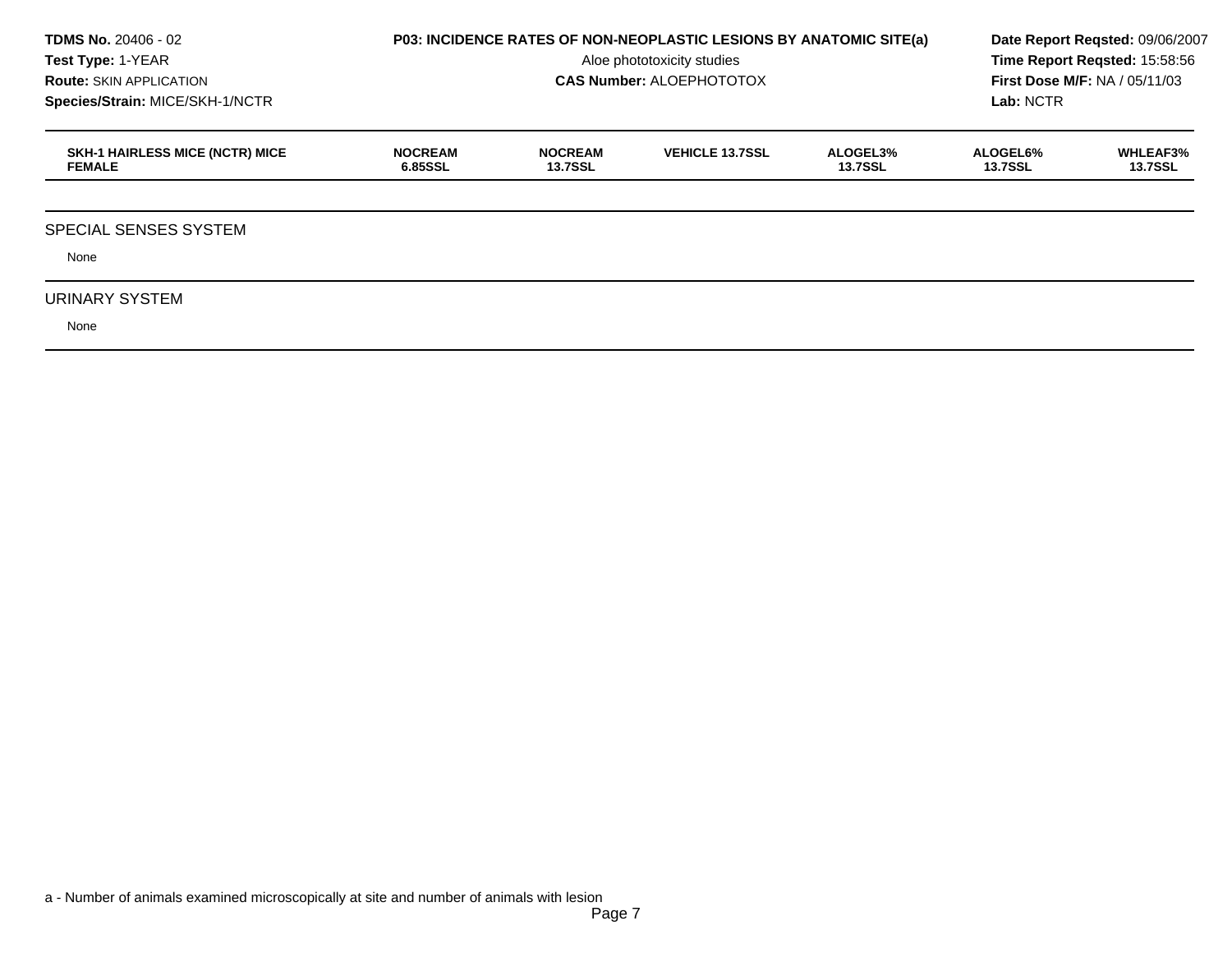| <b>TDMS No. 20406 - 02</b><br>Test Type: 1-YEAR<br><b>Route: SKIN APPLICATION</b><br>Species/Strain: MICE/SKH-1/NCTR      | P03: INCIDENCE RATES OF NON-NEOPLASTIC LESIONS BY ANATOMIC SITE(a) | Date Report Reqsted: 09/06/2007<br>Time Report Reqsted: 15:58:56<br>First Dose M/F: NA / 05/11/03<br>Lab: NCTR |                                   |                            |                                   |                           |
|---------------------------------------------------------------------------------------------------------------------------|--------------------------------------------------------------------|----------------------------------------------------------------------------------------------------------------|-----------------------------------|----------------------------|-----------------------------------|---------------------------|
| <b>SKH-1 HAIRLESS MICE (NCTR) MICE</b><br><b>FEMALE</b>                                                                   | WHLEAF6%<br><b>13.7SSL</b>                                         | CHARL3%<br><b>13.7SSL</b>                                                                                      | <b>CHARCL6%</b><br><b>13.7SSL</b> | AEMOD_LO<br><b>13.7SSL</b> | <b>AEMOD_HI</b><br><b>13.7SSL</b> | <b>NOCREAM</b><br>20.5SSL |
| <b>Disposition Summary</b>                                                                                                |                                                                    |                                                                                                                |                                   |                            |                                   |                           |
| <b>Animals Initially in Study</b>                                                                                         | 36                                                                 | 36                                                                                                             | 36                                | 36                         | 36                                | 36                        |
| <b>Early Deaths</b><br><b>Moribund Sacrifice</b><br><b>Natural Death</b><br><b>Survivors</b><br><b>Moribund Sacrifice</b> | -1<br>3                                                            | $\overline{2}$                                                                                                 | 2<br>$\mathbf{1}$                 | 4                          | 1<br>$\overline{2}$               | -1                        |
| <b>Terminal Sacrifice</b><br><b>Harvest</b><br><b>Animals Examined Microscopically</b>                                    | 32<br>36                                                           | 34<br>36                                                                                                       | 33<br>36                          | 32<br>36                   | 33<br>36                          | 35<br>36                  |
| <b>ALIMENTARY SYSTEM</b>                                                                                                  |                                                                    |                                                                                                                |                                   |                            |                                   |                           |
| None                                                                                                                      |                                                                    |                                                                                                                |                                   |                            |                                   |                           |
| <b>CARDIOVASCULAR SYSTEM</b>                                                                                              |                                                                    |                                                                                                                |                                   |                            |                                   |                           |
| None                                                                                                                      |                                                                    |                                                                                                                |                                   |                            |                                   |                           |
| <b>ENDOCRINE SYSTEM</b>                                                                                                   |                                                                    |                                                                                                                |                                   |                            |                                   |                           |
| None                                                                                                                      |                                                                    |                                                                                                                |                                   |                            |                                   |                           |
| <b>GENERAL BODY SYSTEM</b>                                                                                                |                                                                    |                                                                                                                |                                   |                            |                                   |                           |
| None                                                                                                                      |                                                                    |                                                                                                                |                                   |                            |                                   |                           |

# GENITAL SYSTEM

None

# HEMATOPOIETIC SYSTEM

None

#### INTEGUMENTARY SYSTEM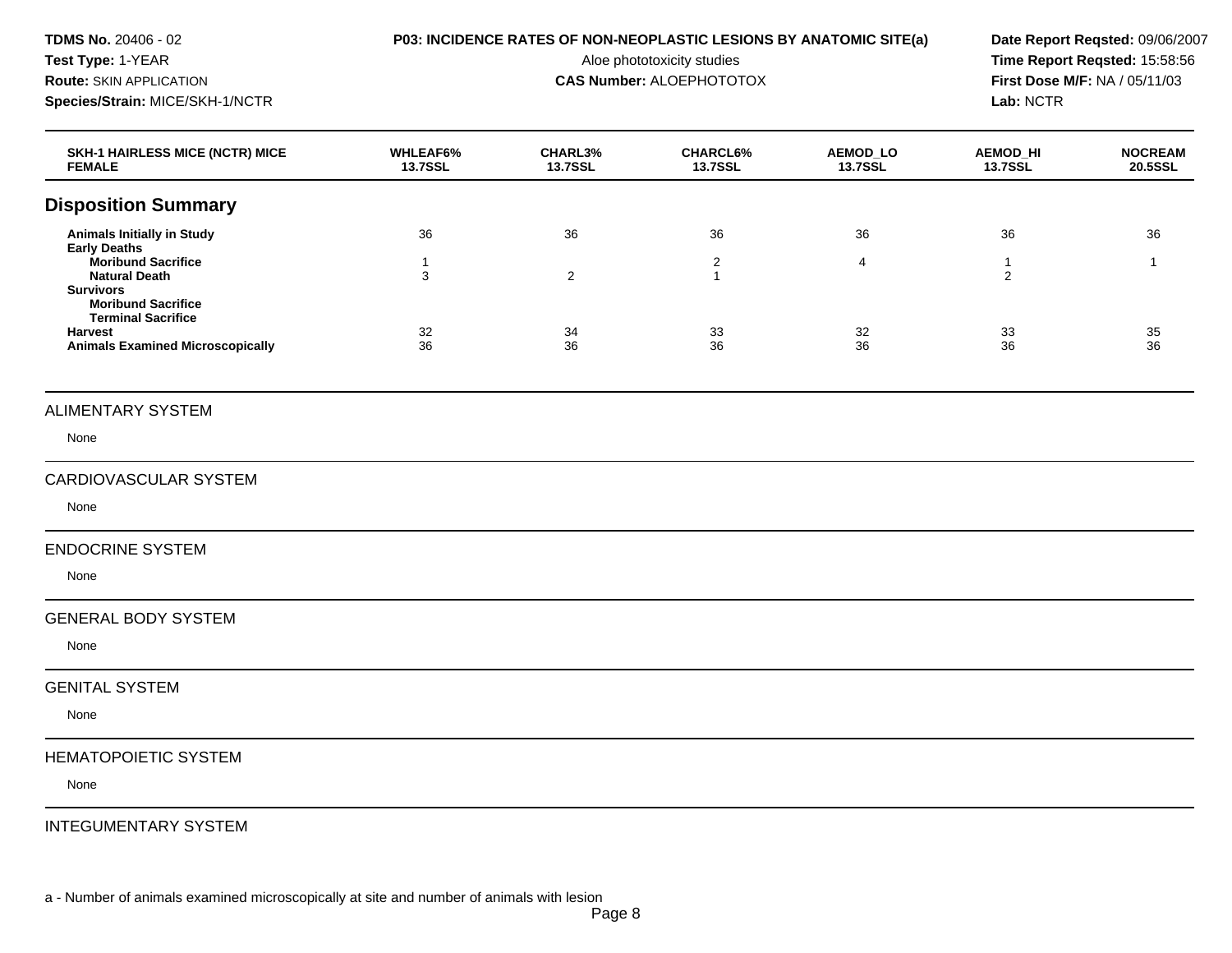# **TDMS No.** 20406 - 02 **P03: INCIDENCE RATES OF NON-NEOPLASTIC LESIONS BY ANATOMIC SITE(a) Date Report Reqsted:** 09/06/2007

#### **Route:** SKIN APPLICATION **CAS Number:** ALOEPHOTOTOX **First Dose M/F:** NA / 05/11/03

Test Type: 1-YEAR **Aloe phototoxicity studies** Aloe phototoxicity studies **Time Report Reqsted: 15:58:56 Species/Strain:** MICE/SKH-1/NCTR **Lab:** NCTR

| <b>SKH-1 HAIRLESS MICE (NCTR) MICE</b><br><b>FEMALE</b> | <b>WHLEAF6%</b><br><b>13.7SSL</b> | CHARL3%<br><b>13.7SSL</b> | <b>CHARCL6%</b><br><b>13.7SSL</b> | <b>AEMOD LO</b><br><b>13.7SSL</b> | <b>AEMOD HI</b><br><b>13.7SSL</b> | <b>NOCREAM</b><br>20.5SSL |
|---------------------------------------------------------|-----------------------------------|---------------------------|-----------------------------------|-----------------------------------|-----------------------------------|---------------------------|
| Skin, Control                                           | (36)                              | (36)                      | (36)                              | (36)                              | (36)                              | (36)                      |
| Abscess                                                 |                                   |                           |                                   | 1(3%)                             |                                   |                           |
| <b>Cyst Epithelial Inclusion</b>                        | 3(8%)                             | 5(14%)                    | 2(6%)                             | 3(8%)                             | 1(3%)                             | 1(3%)                     |
| Edema                                                   |                                   |                           |                                   |                                   |                                   |                           |
| Hemorrhage                                              | 1(3%)                             |                           |                                   |                                   |                                   |                           |
| Hyperplasia, Squamous Atypical, One, Focal              |                                   |                           | 1(3%)                             | 1(3%)                             | 1(3%)                             |                           |
| Hyperplasia, Squamous                                   | 1(3%)                             |                           | 4(11%)                            |                                   |                                   |                           |
| Inflammation, Pyogranulomatous                          |                                   | 1(3%)                     | 1(3%)                             |                                   | 1(3%)                             |                           |
| Dermis, Inflammation, Granulomatous                     | 1(3%)                             |                           |                                   |                                   |                                   |                           |
| Dermis, Inflammation, Chronic Active                    | 30 (83%)                          | 33 (92%)                  | 29 (81%)                          | 31 (86%)                          | 30 (83%)                          | 19 (53%)                  |
| Epidermis, Necrosis                                     |                                   | 1(3%)                     |                                   |                                   |                                   |                           |
| Subcutaneous Tissue, Abscess                            |                                   |                           |                                   |                                   |                                   |                           |
| Subcutaneous Tissue, Inflammation, Chronic              |                                   |                           |                                   |                                   |                                   |                           |
| Skin, Site Of Application                               | (36)                              | (36)                      | (36)                              | (36)                              | (36)                              | (36)                      |
| Abscess                                                 |                                   |                           |                                   |                                   |                                   |                           |
| Cyst                                                    |                                   |                           |                                   |                                   |                                   |                           |
| <b>Cyst Epithelial Inclusion</b>                        | 1(3%)                             | 7 (19%)                   | 5(14%)                            | 5(14%)                            |                                   | 2(6%)                     |
| Edema                                                   |                                   |                           |                                   |                                   |                                   |                           |
| Granuloma                                               | 2(6%)                             |                           |                                   |                                   |                                   |                           |
| Hyperplasia, Squamous Atypical, One, Focal              | 5(14%)                            | 12 (33%)                  | 6(17%)                            | 8 (22%)                           | 6(17%)                            | 5(14%)                    |
| Hyperplasia, Squamous Atypical, Two, Focal              | 7 (19%)                           | 9(25%)                    | 6 (17%)                           | 5 (14%)                           | 5(14%)                            | 6 (17%)                   |
| Hyperplasia, Squamous Atypical, Three, Focal            | 6(17%)                            | 9(25%)                    | 3(8%)                             | 8(22%)                            | 5(14%)                            | 5(14%)                    |
| Hyperplasia, Squamous Atypical, Four, Focal             | 6(17%)                            | 1(3%)                     | 4(11%)                            | 6(17%)                            | 5(14%)                            | 7 (19%)                   |
| Hyperplasia, Squamous Atypical, Five, Focal             | 3(8%)                             |                           | 1(3%)                             | 3(8%)                             | 4(11%)                            | 4 (11%)                   |
| Hyperplasia, Squamous Atypical, Greater                 | 2(6%)                             | 1(3%)                     | 7 (19%)                           | 2(6%)                             | 2(6%)                             | 7 (19%)                   |
| Than Five, Focal                                        |                                   |                           |                                   |                                   |                                   |                           |
| Hyperplasia, Squamous                                   | 32 (89%)                          | 34 (94%)                  | 35 (97%)                          | 34 (94%)                          | 34 (94%)                          | 34 (94%)                  |
| Inflammation, Pyogranulomatous                          |                                   |                           | 2(6%)                             | 1(3%)                             |                                   |                           |
| Dermis, Inflammation, Chronic Active                    | 33 (92%)                          | 35 (97%)                  | 33 (92%)                          | 35 (97%)                          | 35 (97%)                          | 32 (89%)                  |
| Epidermis, Necrosis                                     |                                   | 4 (11%)                   | 3(8%)                             | 1(3%)                             | 1(3%)                             | 3(8%)                     |

## MUSCULOSKELETAL SYSTEM

None

## NERVOUS SYSTEM

None

#### RESPIRATORY SYSTEM

None